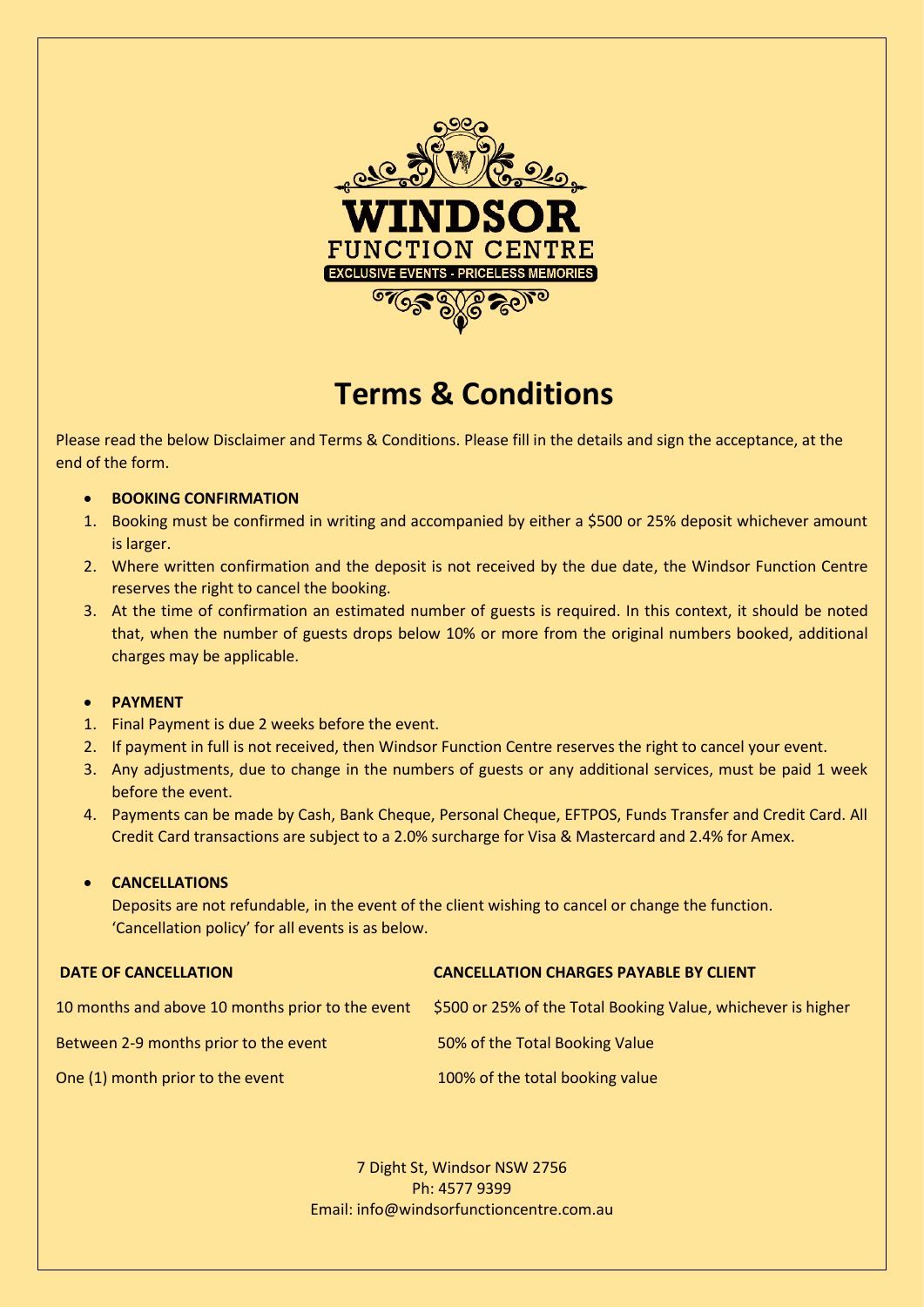#### • **UNFORESEEN CIRCUMSTANCES**

- 1 If, through circumstances beyond the control of Windsor Function Centre, the space which has been hired becomes unavailable, before or during the event, the Windsor Function Centre reserves the right to allocate the event to same or another comparable space within the Windsor Function Centre premises same day (if possible) or on next available date.
- 2 If the Windsor Function Centre cannot be made available to a hirer on the date or dates for which it has been hired, due to unforeseen circumstances like fire, flood damage, earthquake, restrictions due to pandemic diseases e.g. covid19, industrial dispute or any other reason beyond the control of the Windsor Function Centre, the Windsor Function Centre shall not be liable for any loss, damage or injury whatsoever suffered by a hirer as a result of the unavailability of the centre for those reasons. The hirer agrees to indemnify the Windsor Function Centre from and against any action, liability, claim or demand whatsoever which arises or may arise because of a function at the Windsor Function Centre which has been organised by the hirer. The deposits made to Windsor Function Centre will not be refunded.
- 3 Windsor Function Centre will however work towards the best possible solution and allocate the next available date for the Event after the venue is reopened.

#### • **SECURITY BOND**

All Events are required to pay a security bond of \$1000. This will be refundable after the event, and any damages which may have occurred, will be deducted from this amount.

# • **GUEST SEATING / NUMBER OF GUESTS**

Setup will be based upon your final number of guests. We highly recommend allocated seating for your guests. This looks more professional and enables smooth operations on the day. Guests are not confused where to sit and they don't have to move their tables at later stage. Please provide us a guests list for better & smooth operations.

#### • **FOOD AND BEVERAGE**

- 1. Food and Beverage must be purchased through Windsor Function Centre. No Food or Beverage purchased elsewhere is to be brought into the Windsor Function Centre unless discussed and agreed by the centre management.
- 2. Windsor Function Centre has inhouse catering team experienced in multinational cuisines and can cater for your food requirements.
- 3. Your menu choice must be finalized at least 21 days before your event. It is important to us that all guests are well catered for and that we are prepared for those with special dietary requirements, both health and cultural. We will gladly prepare individually tailored alternatives with 14 full days' notice, at no extra charge.
- 4. Confirmation of the final number of guests will be required two weeks prior to your event.
- 5. Catering will be provided for this number, and this will be the minimum numbers charged irrespective of last-minute cancellations.
- 6. The number of guests may be increased after this period, but only after consultation with the Event Coordinator.
- 7. Additional costs apply for the meals served to photographers, musicians, video cameramen & other vendors.

#### • **EVENT TIMINGS / EXTRA HOURS**

It is your responsibility to finish your function at the allocated time. Additional staff & venue charges between \$200 to \$500 per extra hour (depending upon the room used) will apply after the agreed finishing time. To help bring your event to a comfortable close, DJ & alcohol service will cease 15 minutes before your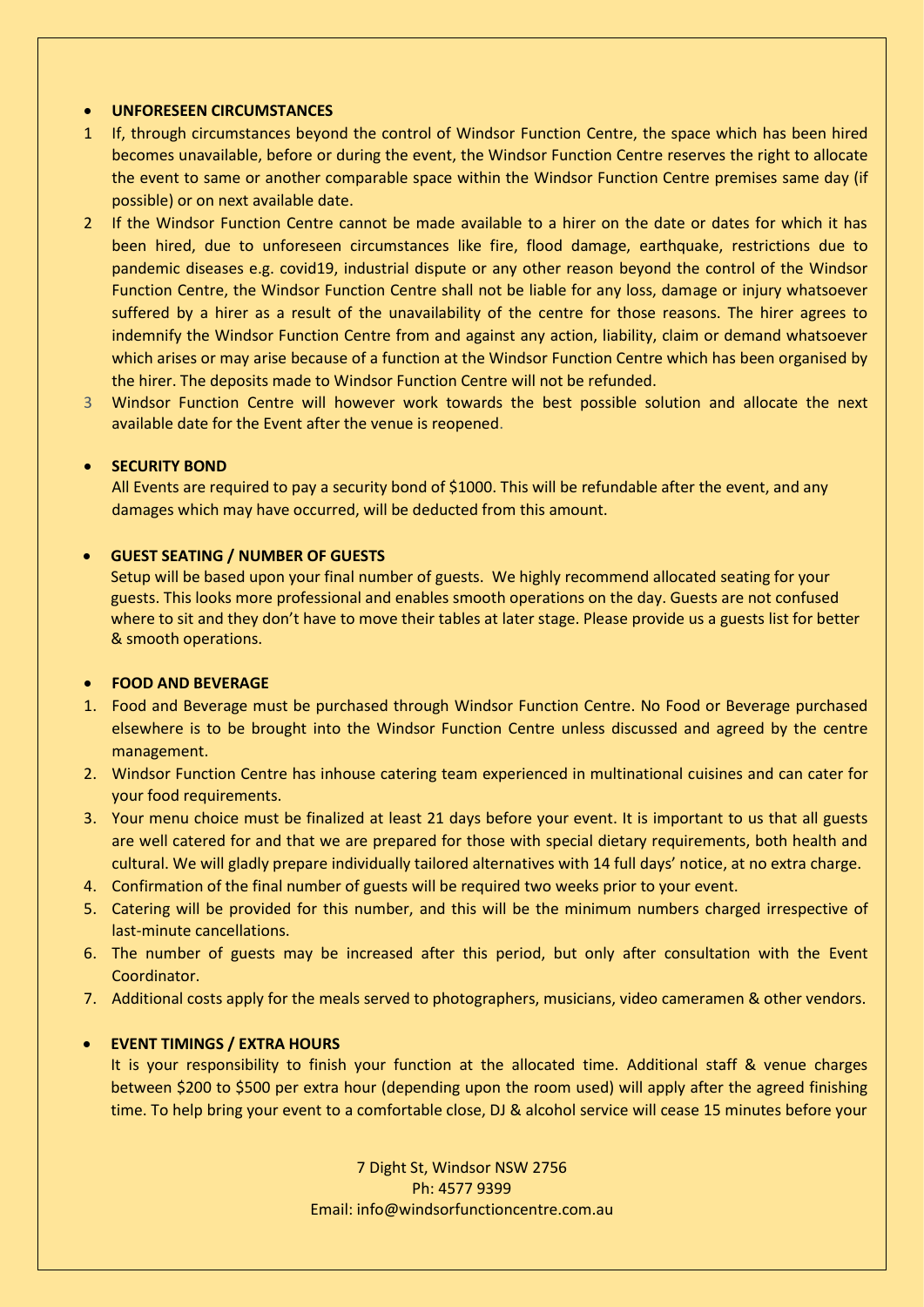designated departure time. Unless pre-arranged, all functions are to be finished by allocated finish time with guests required to leave the premises within 15 minutes after that due to licensing laws.

# • **FOOD SERVICE & DURATION**

- 1 Entrée platters will be served on tables only. Entrée is served for the duration of 1 hour, we will endeavour to serve the guests arriving late but cannot guarantee.
- 2 Mains & Desserts are served on buffet for 1.5 hours duration. Buffet will be closed and packed up half an hour before the event finishing time.

## • **EVENT RUN SHEET / FOOD SERVICE TIMES**

Please provide your event run sheet with the information about all the proceedings like entry, performances, cake cutting, etc. Also indicate the food service times as per the inclusion in the package chosen. We will send you a template of this run sheet for your reference.

#### • **ALCOHOL SERVICE / RSA**

- 1. Responsible Service of Alcohol must be maintained at all the time. Management reserve the right to stop the service of alcohol to any guest at any time in accordance with responsible serving of alcohol policies and licensing arrangements. Guests who display what is deemed to be inappropriate behaviour at any time may be asked to leave the premises.
- 2. NO DRINKS AND ALCOHOL IS TO BE TAKEN OUT OF THE VENUE.

#### • **PERSONAL BELONGINGS / LOST AND FOUND**

- 1. Clients and their guests are solely responsible for their personal belongings. Windsor Function Centre has security cameras installed at the premises to avoid such incidents. Windsor Function Centre will notify customer for any lost and found items at the earliest but does not take any responsibility for any lost or stolen items.
- 2. Windsor Function Centre will take all possible care but accepts no responsibility for any loss or damage to guest's equipment or property before, during or after the function.

#### • **ACCESS TIMINGS**

Windsor Function Centre will allocate access to each event, depends on space availability. In case venue is required for more duration, Room Hire fees will be charged.

#### • **DELIVERY & SET-UP OF EQUIPMENT**

Whilst all effort will be made to accommodate requests, room set up is left to the discretion of the Windsor Function Centre and furniture is not to be moved by the client. All deliveries to the Windsor Function Centre, for use during a function should be made by prior arrangement with the Function Coordinator. Deliveries should be made no earlier than the day before the event unless agreed and between the hours of 9am and 3pm. Deliveries should be clearly marked with the name and date of the function. All deliveries should come through the front entrance. Whilst every effort will be made to assist in movement of goods to the function room, assistance will be offered based on staff availability.

## • **TRANSPORTATION**

The Event Organisers will be responsible for ensuring safe transportation, for the event organiser's guests to and from Windsor Function Centre's Facilities. Organiser must advise and get written confirmation from the public transport companies such as Uber and local taxis of the event finish time and pre book relevant amount of these companies to attend the venue at the finish of the event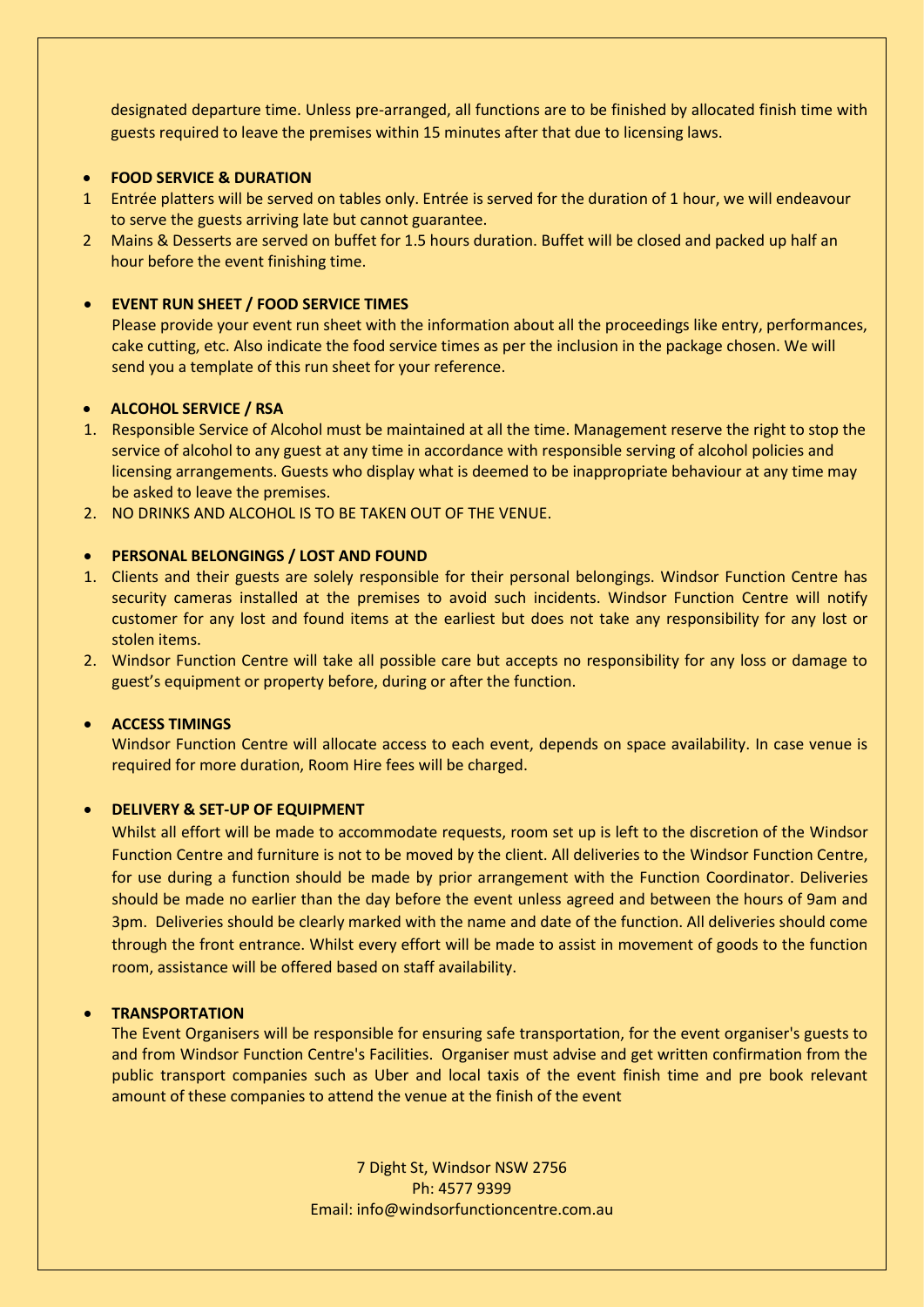# • **PROPERTY DAMAGE OR LOSS**

- 1. We take no responsibility for the loss or damage to any property belonging to the client or their guests.
- 2. The customer is financially liable for any damage sustained, or loss incurred, to Windsor Function Centre property, fixtures or fittings, whether through their own or through actions of their guests and vendors (DJ, Photographer, Decorator etc.)
- 3. **PLEASE NOTE:** We do not allow for rose petals, rice, glitter, scatters, confetti, tinsel, Sparklers, or confetti balloons.
- 4. The customer is financially responsible for any damage, breakage, vomiting or excessive cleaning sustained to Windsor Function Centre property during functions.
- 5. In the event of any damage or breakage, Customer shall be required to pay for the cost of repairs and/or replacement.
- 6. Cleaning charges starting from \$500 may apply for above reasons.
- 7. Use of Blu Tak & Cello tape is permitted but if any damage happens customer needs to pay for the damages.

# • **EXCESSIVE RUBBISH**

Windsor Function Centre will analyse each event charges as per need basis, payable in the final invoice.

# • **ELECTRICAL EQUIPMENT**

All electrical equipment brought onto the premises must be tested and tagged.

## • **INSURANCE**

- 1. Please provide the copies of the public liability insurance certificates of all the contractors/entertainers including the Performers and a written communication with them that they are responsible for any incidents and injuries caused by their act.
- 2. It is the organizer's responsibility to take out insurance for all items in their possession should it be deemed necessary. We recommend that you consider taking out appropriate insurance cover. The unforeseen can strike in many ways, cancellations, or postponements of such events as sudden illness or car accident injuries.

## • **SECURITY SERVICES**

- 1. Functions in the interest of, or arranged by persons under the age of 25 years must personally arrange, or have the Windsor Function Centre arrange, and be present, licensed security during their event. The number of security operatives will be at the discretion of Windsor Function Centre management, or at a ratio of 1 guard per 80 persons.
- 2. Security staff can be arranged upon request of a hirer or as required by Windsor Function Centre with the cost being paid by the hirer. Windsor Function Centre reserves the right to exclude or reject from the Windsor Function Centre premises any person attending a function who behaves in an objectionable manner, aggressive or violent behaviour, or who may put at risk any part of the function centre premises.

# • **PARKING**

- 1. Guests attending a function at Windsor Function Centre may use the car park facility but do so at their own risk. Guests are advised not to leave their valuables in the car.
- 2. Windsor Function Centre is not responsible for vehicles within the car park.

## • **DRESS CODE**

- 1. Smart Casual or according to event
- 2. No Bikies, No Colours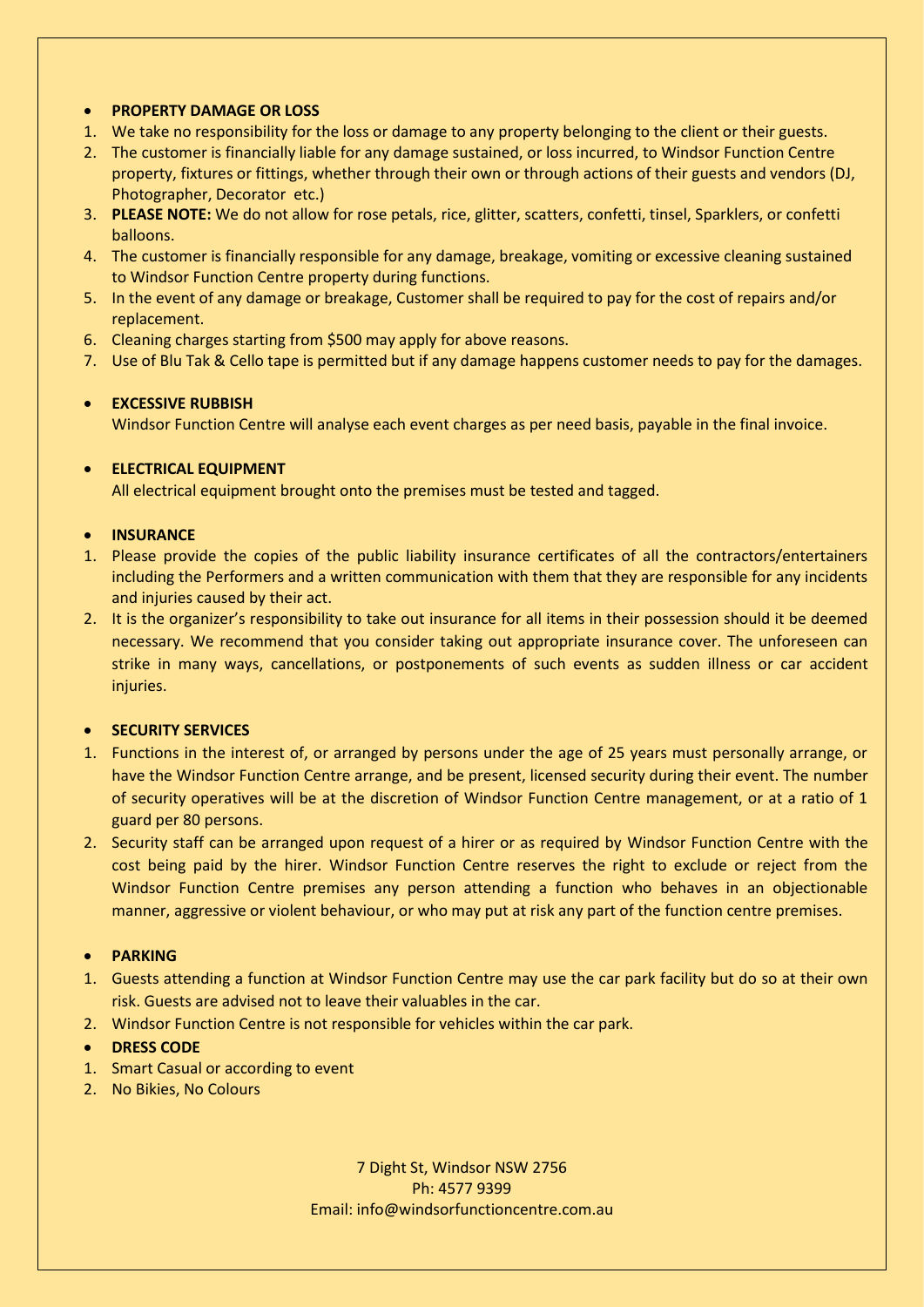## • **TICKET SALE**

Ticket sales are sole responsibility of the event organiser. All claims are the sole responsibility of the Event organiser and to the extent permitted by law, Windsor Function Centre has no liability to the guests who purchased the tickets.

# • **SMOKING**

No Smoking is permitted inside the venue. Smoking is only permissible in designated outdoor smoking areas only. If any customer is found smoking in the premises, there will be \$100 fine charged to customer.

# • **WAIVER & RELEASE**

The Event Organiser agrees to release Windsor Function Centre, its agents and employees from any liability, from personal injury, property damage or loss sustained by the event organiser directly or indirectly resulting from the event organiser's activities or participation in the contracted event. Please note that all guests using the Catwalk and performing on the stage must be careful while using the facility. Windsor Function Centre or any of its staff will not be responsible & Liable for any injury caused to themselves or any other person. Any disputes that arise at Event are between the organisers of Event & the claimant.

# • **INDEMNIFICATION**

The Event organiser agrees to indemnify, reimburse and hold harmless the Windsor Function Centre, its agents and its employees, from and against any and all claims, demands, losses, costs, actions, suits or proceedings by third parties that arise out of or are attributable in any way to the event or activities of the event organiser, its agents or employees or the use of the Windsor Function Centre's Facilities.

The Windsor Function Centre expressly does not waive its right to any indemnity to which it may be entitled in addition to that stated above.

# • **COVID19 POLICY**

Windsor Function Centre has taken necessary steps to ensure the safety of our guests and staff. So, we have adopted the following:

- 1. Windsor Function Centre is a registered COVID Safe Business.
- 2. Our venue capacity is updated as per the current government regulations
- 3. Adequate signage to convey COVID safety measures are in place throughout the venue
- 4. As per current regulations if required, temperature checks upon entry may be done
- 5. As per current regulations, CHECK-IN to Service NSW APP for both visitors and staff will be required
- 6. Encouraging our guests to maintain a 1.5 metre distance
- 7. Hand sanitiser is available throughout the whole venue
- 8. Regular cleaning & sanitising of restrooms, door handles, handrails and tabletops
- 9. Disposable gloves are readily available for all employees to use
- 10. Disposable gloves readily available for guests upon request
- 11. Cutlery & Tableware is pre-set individually for each guest with allocated seating or issued individually with meals from the buffet by our staff
- 12. Staff have been fully briefed about protective health measures

As per Australian Government Department of Health guidelines, it is important to remember that the best defence against any virus is the practice of good protective health measures. We expect that all our Event Hosts / Organisers and their guests follow these steps:

- 1. Wash your hands frequently with soap and water (for at least 20 seconds) or with alcohol-based hand sanitiser especially before and after eating, and after using the bathroom or other public spaces
- 2. Cover your cough or sneeze and dispose of tissues immediately